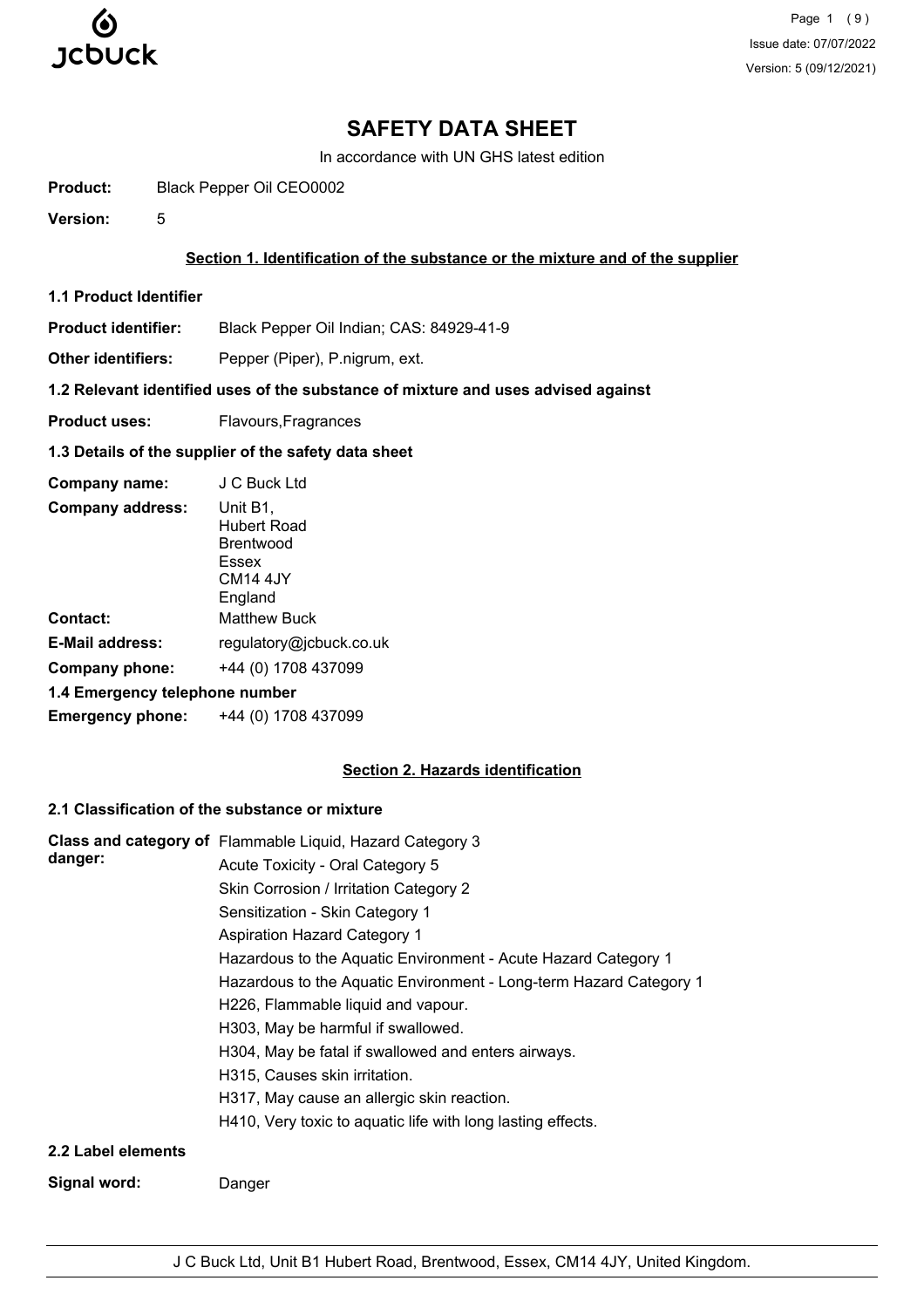

Page 2 (9) Issue date: 07/07/2022 Version: 5 (09/12/2021)

# **SAFETY DATA SHEET**

In accordance with UN GHS latest edition

| <b>Product:</b>                     | Black Pepper Oil CEO0002                                                                                                                                                                                                                                                                                                                                                                                                                                                                                                                                                                                                                                                                                                                                                                                                                                                                                                                                                                                                                                                                                                                                                                                                                                                                                                                                                                                                                                        |
|-------------------------------------|-----------------------------------------------------------------------------------------------------------------------------------------------------------------------------------------------------------------------------------------------------------------------------------------------------------------------------------------------------------------------------------------------------------------------------------------------------------------------------------------------------------------------------------------------------------------------------------------------------------------------------------------------------------------------------------------------------------------------------------------------------------------------------------------------------------------------------------------------------------------------------------------------------------------------------------------------------------------------------------------------------------------------------------------------------------------------------------------------------------------------------------------------------------------------------------------------------------------------------------------------------------------------------------------------------------------------------------------------------------------------------------------------------------------------------------------------------------------|
| Version:                            | 5                                                                                                                                                                                                                                                                                                                                                                                                                                                                                                                                                                                                                                                                                                                                                                                                                                                                                                                                                                                                                                                                                                                                                                                                                                                                                                                                                                                                                                                               |
| <b>Hazard statements:</b>           | H226, Flammable liquid and vapour.<br>H303, May be harmful if swallowed.<br>H304, May be fatal if swallowed and enters airways.<br>H315, Causes skin irritation.<br>H317, May cause an allergic skin reaction.<br>H410, Very toxic to aquatic life with long lasting effects.                                                                                                                                                                                                                                                                                                                                                                                                                                                                                                                                                                                                                                                                                                                                                                                                                                                                                                                                                                                                                                                                                                                                                                                   |
| M factor:                           | None                                                                                                                                                                                                                                                                                                                                                                                                                                                                                                                                                                                                                                                                                                                                                                                                                                                                                                                                                                                                                                                                                                                                                                                                                                                                                                                                                                                                                                                            |
| <b>Precautionary</b><br>statements: | P210, Keep away from heat, sparks, open flames and hot surfaces. - No smoking.<br>P233, Keep container tightly closed.<br>P240, Ground/bond container and receiving equipment.<br>P241, Use explosion-proof electrical, ventilating and lighting equipment.<br>P242, Use only non-sparking tools.<br>P243, Take precautionary measures against static discharge.<br>P261, Avoid breathing vapour or dust.<br>P264, Wash hands and other contacted skin thoroughly after handling.<br>P272, Contaminated work clothing should not be allowed out of the workplace.<br>P273, Avoid release to the environment.<br>P280, Wear protective gloves/eye protection/face protection.<br>P301/310, IF SWALLOWED: Immediately call a POISON CENTER or doctor/physician.<br>P303/361/353, IF ON SKIN (or hair): Remove/take off immediately all contaminated clothing.<br>Rinse skin with water/shower.<br>P312, Call a POISON CENTRE or doctor/physician if you feel unwell.<br>P331, Do not induce vomiting.<br>P333/313, If skin irritation or rash occurs: Get medical advice/attention.<br>P362, Take off contaminated clothing and wash before reuse.<br>P370/378, In case of fire: Use carbon dioxide, dry chemical, foam for extinction.<br>P391, Collect spillage.<br>P403/235, Store in a well-ventilated place. Keep cool.<br>P405, Store locked up.<br>P501, Dispose of contents/container to approved disposal site, in accordance with local<br>regulations. |
| Pictograms:<br>2.3 Other hazards    |                                                                                                                                                                                                                                                                                                                                                                                                                                                                                                                                                                                                                                                                                                                                                                                                                                                                                                                                                                                                                                                                                                                                                                                                                                                                                                                                                                                                                                                                 |
|                                     |                                                                                                                                                                                                                                                                                                                                                                                                                                                                                                                                                                                                                                                                                                                                                                                                                                                                                                                                                                                                                                                                                                                                                                                                                                                                                                                                                                                                                                                                 |

**Other hazards:** None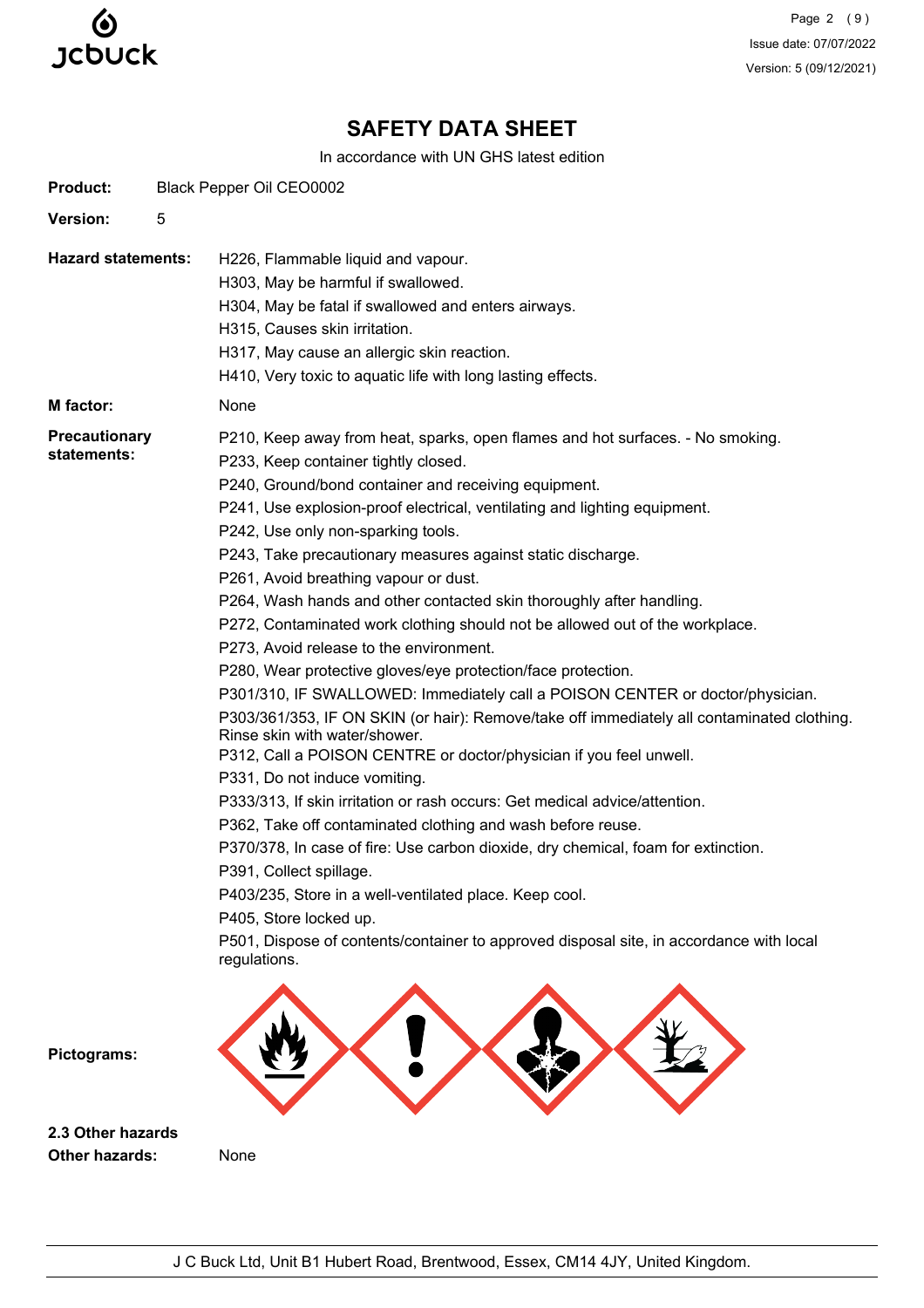

Page 3 (9) Issue date: 07/07/2022 Version: 5 (09/12/2021)

## **SAFETY DATA SHEET**

In accordance with UN GHS latest edition

**Product:** Black Pepper Oil CEO0002

**Version:** 5

### **Section 3. Composition / information on ingredients**

#### **3.1 Substances**

**Product identifier:** Black Pepper Oil Indian; CAS: 84929-41-9

## **Contains:**

| <b>Name</b>          | <b>CAS</b> | <b>Max</b> | <b>GHS Classification</b>                                                                                                                                |
|----------------------|------------|------------|----------------------------------------------------------------------------------------------------------------------------------------------------------|
| beta-Caryophyllene   | 87-44-5    | 28.00%     | Skin Sens. 1B-Asp. Tox 1-Aquatic Chronic 4; H304-<br>H317-H413                                                                                           |
| ld-Limonene          | 5989-27-5  | 17.00%     | Flam. Lig. 3-Skin Irrit. 2-Skin Sens. 1B-Asp. Tox 1-<br>Aquatic Acute 1-Aquatic Chronic 1;H226-H304-H315-<br>H317-H410                                   |
| alpha-Pinene         | 80-56-8    | 13.00%     | Flam. Lig. 3-Acute Tox. 4-Skin Irrit. 2-Skin Sens. 1B-<br>Asp. Tox 1-Aquatic Acute 1-Aquatic Chronic 1;H226-<br>H302-H304-H315-H317-H410                 |
| lbeta-Pinene         | 127-91-3   | 13.00%     | Flam. Lig. 3-Skin Irrit. 2-Skin Sens. 1B-Asp. Tox 1-<br>Aquatic Acute 1-Aquatic Chronic 1;H226-H304-H315-<br>H317-H410                                   |
| ldelta-3-Carene      | 13466-78-9 | $9.00\%$   | Flam. Lig. 3-Acute Tox. 5-Acute Tox. 4-Skin Irrit. 2-Skin<br>Sens. 1-Asp. Tox 1-Aquatic Acute 1-Aquatic Chronic 1;<br>H226-H303-H304-H315-H317-H332-H410 |
| II- beta -Bisabolene | 495-61-4   | 4.00%      | Skin Irrit. 2-Skin Sens. 1B-Asp. Tox 1; H304-H315-H317                                                                                                   |
| Terpinolene          | 586-62-9   | 1.50%      | Flam. Lig. 4-Acute Tox. 5-Skin Irrit. 3-Skin Sens. 1B-<br>Asp. Tox 1-Aquatic Acute 1-Aquatic Chronic 1;H227-<br>H303-H304-H316-H317-H410                 |
| Linalool             | 78-70-6    | 1.00%      | Flam. Lig. 4-Acute Tox. 5-Skin Irrit. 2-Eye Irrit. 2A-Skin<br>Sens. 1B-Aquatic Acute 3;H227-H303-H315-H317-<br>H319-H402                                 |
| Camphene             | 79-92-5    | 1.00%      | Flam. Sol. 2-Eye Irrit. 2B-Aquatic Acute 1-Aquatic<br>Chronic 1;H228-H320-H410                                                                           |

#### **Section 4. First-aid measures**

#### **4.1 Description of first aid measures**

**Inhalation:** Remove from exposure site to fresh air, keep at rest, and obtain medical attention.

**Eye exposure:** Flush immediately with water for at least 15 minutes. Contact physician if symptoms persist.

**Skin exposure:** IF ON SKIN (or hair): Remove/take off immediately all contaminated clothing. Rinse skin with water/shower.

**Ingestion:** IF SWALLOWED: Immediately call a POISON CENTER or doctor/physician.

#### **4.2 Most important symptoms and effects, both acute and delayed**

May be harmful if swallowed.

May be fatal if swallowed and enters airways.

Causes skin irritation.

May cause an allergic skin reaction.

## **4.3 Indication of any immediate medical attention and special treatment needed**

None expected, see Section 4.1 for further information.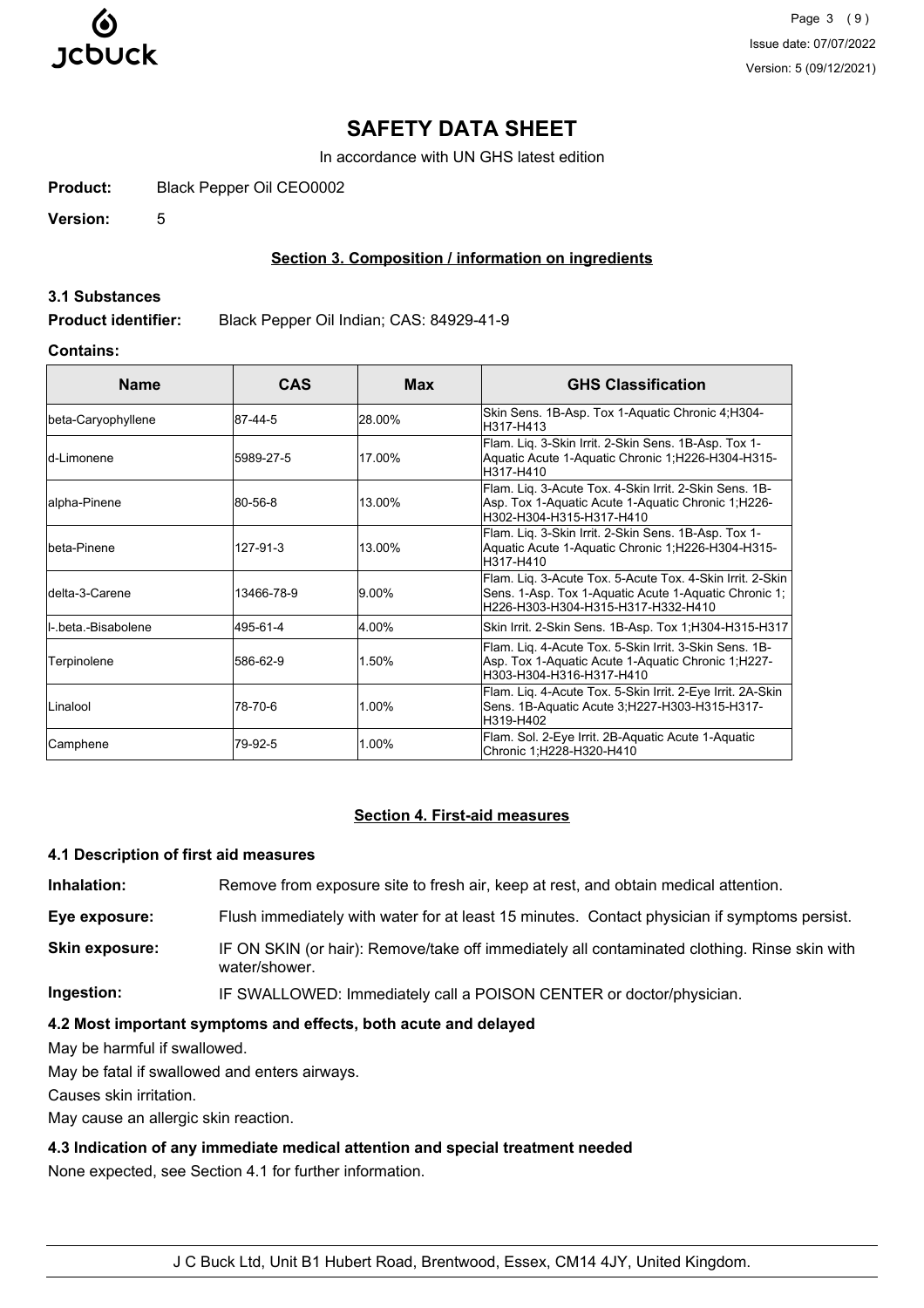

Page 4 (9) Issue date: 07/07/2022 Version: 5 (09/12/2021)

# **SAFETY DATA SHEET**

In accordance with UN GHS latest edition

**Product:** Black Pepper Oil CEO0002

**Version:** 5

## **Section 5: Firefighting measures**

#### **5.1 Extinguishing media**

Suitable media: Carbon dioxide, Dry chemical, Foam.

## **5.2 Special hazards arising from the substance or mixture**

In case of fire, may be liberated: Carbon monoxide, Unidentified organic compounds.

### **5.3 Advice for fire fighters:**

In case of insufficient ventilation, wear suitable respiratory equipment.

### **Section 6. Accidental release measures**

### **6.1 Personal precautions, protective equipment and emergency procedures:**

Avoid inhalation. Avoid contact with skin and eyes. See protective measures under Section 7 and 8.

### **6.2 Environmental precautions:**

Keep away from drains, surface and ground water, and soil.

#### **6.3 Methods and material for containment and cleaning up:**

Remove ignition sources. Provide adequate ventilation. Avoid excessive inhalation of vapours. Contain spillage immediately by use of sand or inert powder. Dispose of according to local regulations.

## **6.4 Reference to other sections:**

Also refer to sections 8 and 13.

## **Section 7. Handling and storage**

## **7.1 Precautions for safe handling:**

Keep away from heat, sparks, open flames and hot surfaces. - No smoking.

#### **7.2 Conditions for safe storage, including any incompatibilities:**

Ground/bond container and receiving equipment.

Use only non-sparking tools.

Take precautionary measures against static discharge.

## **7.3 Specific end use(s):**

Flavours,Fragrances: Use in accordance with good manufacturing and industrial hygiene practices.

## **Section 8. Exposure controls/personal protection**

#### **8.1 Control parameters**

**Workplace exposure limits:** Not Applicable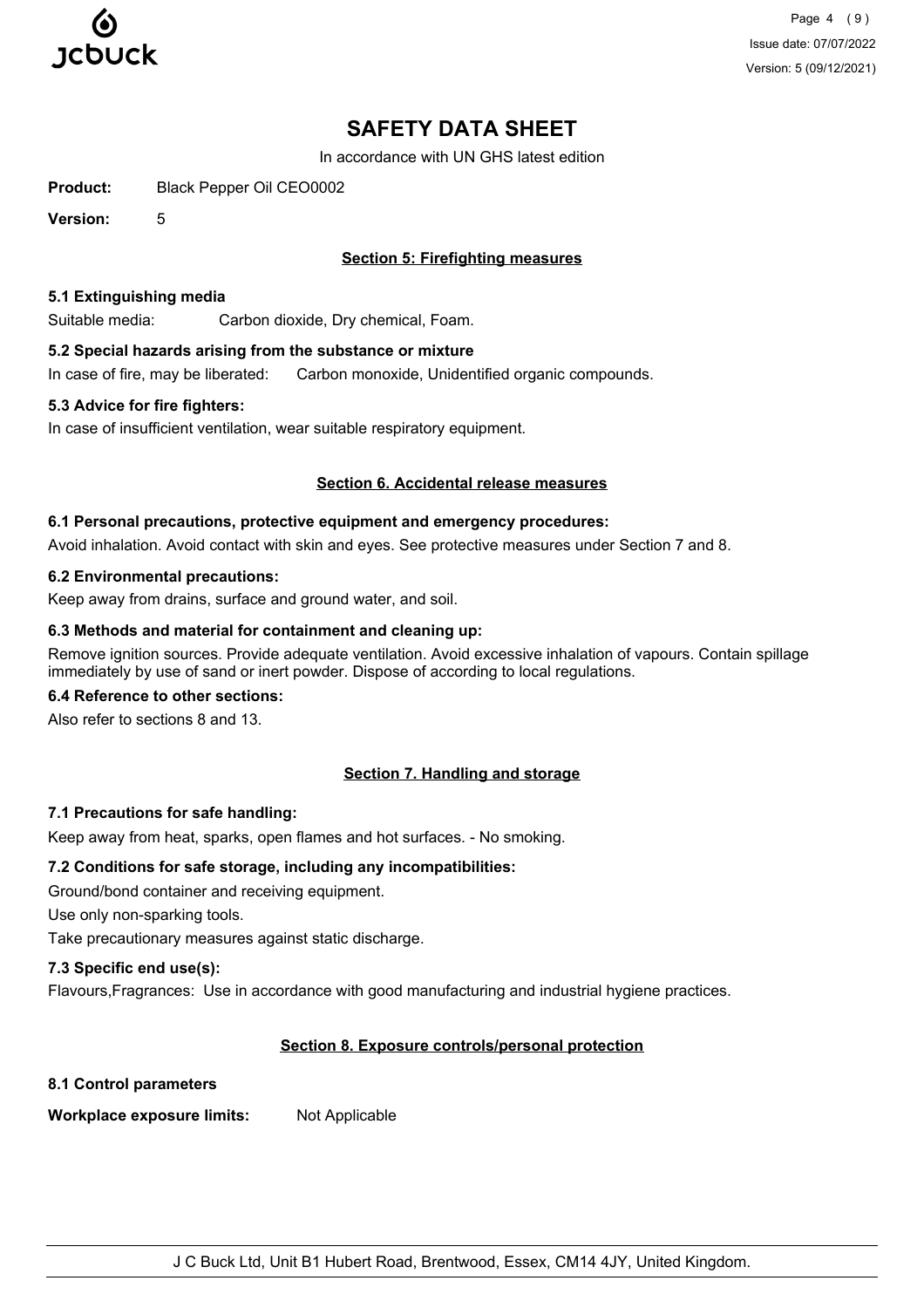

Page 5 (9) Issue date: 07/07/2022 Version: 5 (09/12/2021)

## **SAFETY DATA SHEET**

In accordance with UN GHS latest edition

**Product:** Black Pepper Oil CEO0002

**Version:** 5

#### **8.2 Exposure Controls**

#### **Eye / Skin Protection**

Wear protective gloves/eye protection/face protection

#### **Respiratory Protection**

Under normal conditions of use and where adequate ventilation is available to prevent build up of excessive vapour, this material should not require special engineering controls. However, in conditions of high or prolonged use, or high temperature or other conditions which increase exposure, the following engineering controls can be used to minimise exposure to personnel: a) Increase ventilation of the area with local exhaust ventilation. b) Personnel can use an approved, appropriately fitted respirator with organic vapour cartridge or canisters and particulate filters. c) Use closed systems for transferring and processing this material.

Also refer to Sections 2 and 7.

#### **Section 9. Physical and chemical properties**

#### **9.1 Information on basic physical and chemical properties**

| Appearance:                                   | Water white to pale yellow liquid            |
|-----------------------------------------------|----------------------------------------------|
| Odour:                                        | Fresh spicy                                  |
| <b>Odour threshold:</b>                       | Not determined                               |
| pH:                                           | Not determined                               |
| Melting point / freezing point:               | Not determined                               |
| Initial boiling point / range:                | Not determined                               |
| Flash point:                                  | 50 °C                                        |
| <b>Evaporation rate:</b>                      | Not determined                               |
| Flammability (solid, gas):                    | Not determined                               |
| Upper/lower flammability or explosive limits: | Product does not present an explosion hazard |
| Vapour pressure:                              | Not determined                               |
| Vapour density:                               | Not determined                               |
| <b>Relative density:</b>                      | $0.8600 - 0.8840$                            |
| Solubility(ies):                              | Insoluble in water.                          |
| Partition coefficient: n-octanol/water:       | Not determined                               |
| Auto-ignition temperature:                    | Not determined                               |
| <b>Decomposition temperature:</b>             | Not determined                               |
| <b>Viscosity:</b>                             | Not determined                               |
| <b>Explosive properties:</b>                  | Not expected                                 |
| <b>Oxidising properties:</b>                  | Not expected                                 |
| 9.2 Other information:                        | None available                               |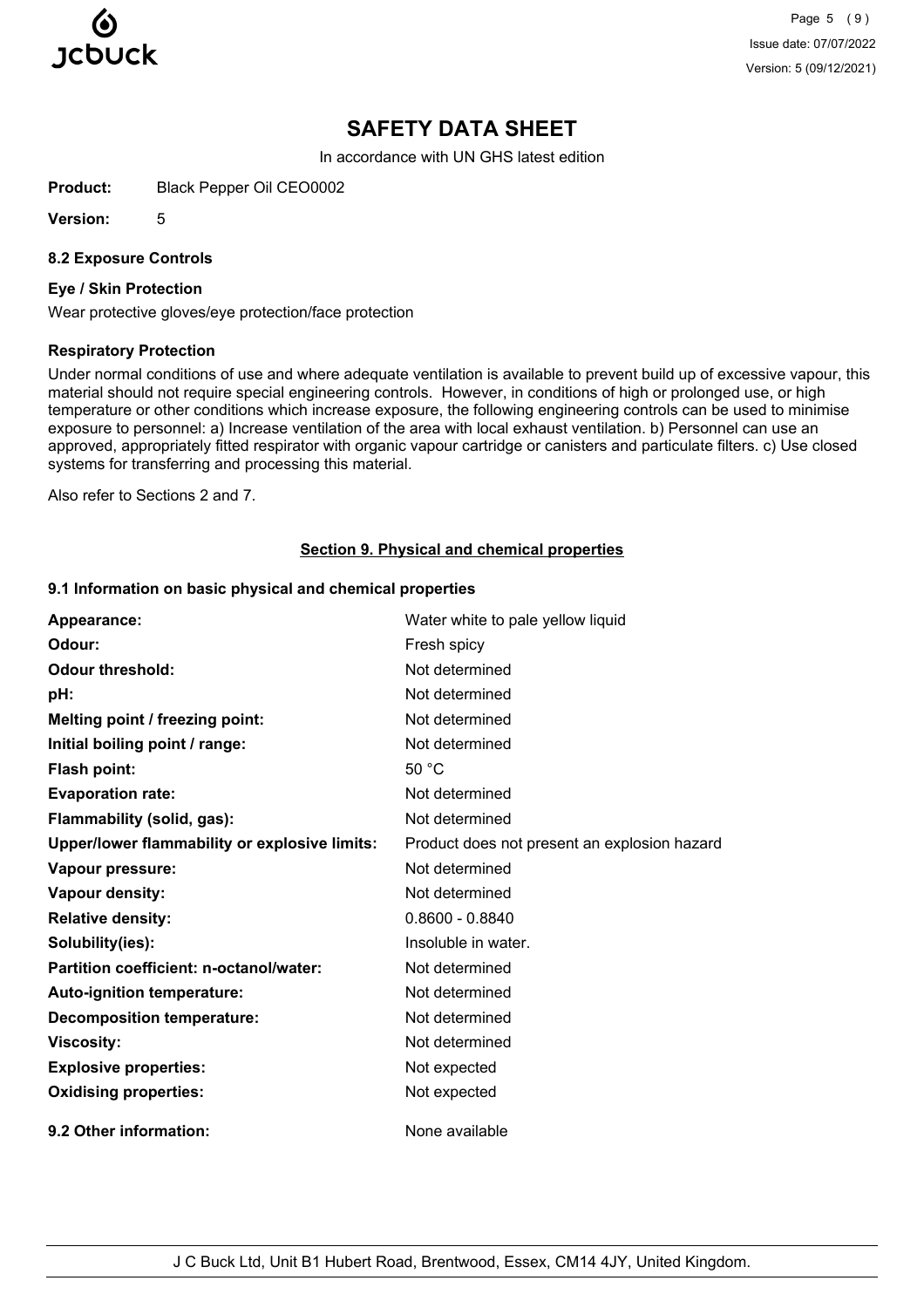

Page 6 (9) Issue date: 07/07/2022 Version: 5 (09/12/2021)

# **SAFETY DATA SHEET**

In accordance with UN GHS latest edition

**Product:** Black Pepper Oil CEO0002

**Version:** 5

## **Section 10. Stability and reactivity**

#### **10.1 Reactivity:**

Presents no significant reactivity hazard, by itself or in contact with water.

### **10.2 Chemical stability:**

Good stability under normal storage conditions.

### **10.3 Possibility of hazardous reactions:**

Not expected under normal conditions of use.

**10.4 Conditions to avoid:** Avoid extreme heat.

**10.5 Incompatible materials:**

Avoid contact with strong acids, alkalis or oxidising agents.

## **10.6 Hazardous decomposition products:**

Not expected.

## **Section 11. Toxicological information**

#### **11.1 Information on toxicological effects**

| <b>Acute Toxicity:</b>                    | Acute Toxicity - Oral Category 5                                 |
|-------------------------------------------|------------------------------------------------------------------|
| <b>Acute Toxicity Oral</b>                | 3493                                                             |
| <b>Acute Toxicity Dermal</b>              | Not Applicable                                                   |
| <b>Acute Toxicity Inhalation</b>          | Not Available                                                    |
| <b>Skin corrosion/irritation:</b>         | Skin Corrosion / Irritation Category 2                           |
| Serious eye damage/irritation:            | Based on available data the classification criteria are not met. |
| <b>Respiratory or skin sensitisation:</b> | Sensitization - Skin Category 1                                  |
| Germ cell mutagenicity:                   | Based on available data the classification criteria are not met. |
| <b>Carcinogenicity:</b>                   | Based on available data the classification criteria are not met. |
| <b>Reproductive toxicity:</b>             | Based on available data the classification criteria are not met. |
| <b>STOT-single exposure:</b>              | Based on available data the classification criteria are not met. |
| <b>STOT-repeated exposure:</b>            | Based on available data the classification criteria are not met. |
| <b>Aspiration hazard:</b>                 | <b>Aspiration Hazard Category 1</b>                              |

#### **Information about hazardous ingredients in the mixture**

| <b>Component</b> | <b>CAS</b> | LD50/ATE Oral | LD50/ATE<br><b>Dermal</b> | LC50/ATE<br><b>Inhalation</b> | <b>LC50 Route</b> |
|------------------|------------|---------------|---------------------------|-------------------------------|-------------------|
| Linalool         | 78-70-6    | 2790          | Not available             | <b>Not available</b>          | Not available     |
| Terpinolene      | 586-62-9   | 3775          | Not available             | Not available                 | Not available     |
| alpha-Pinene     | 80-56-8    | 500           | Not available             | Not available                 | Not available     |
| delta-3-Carene   | 13466-78-9 | 4800          | Not available             | 1.5                           | Dust/mist mg/l    |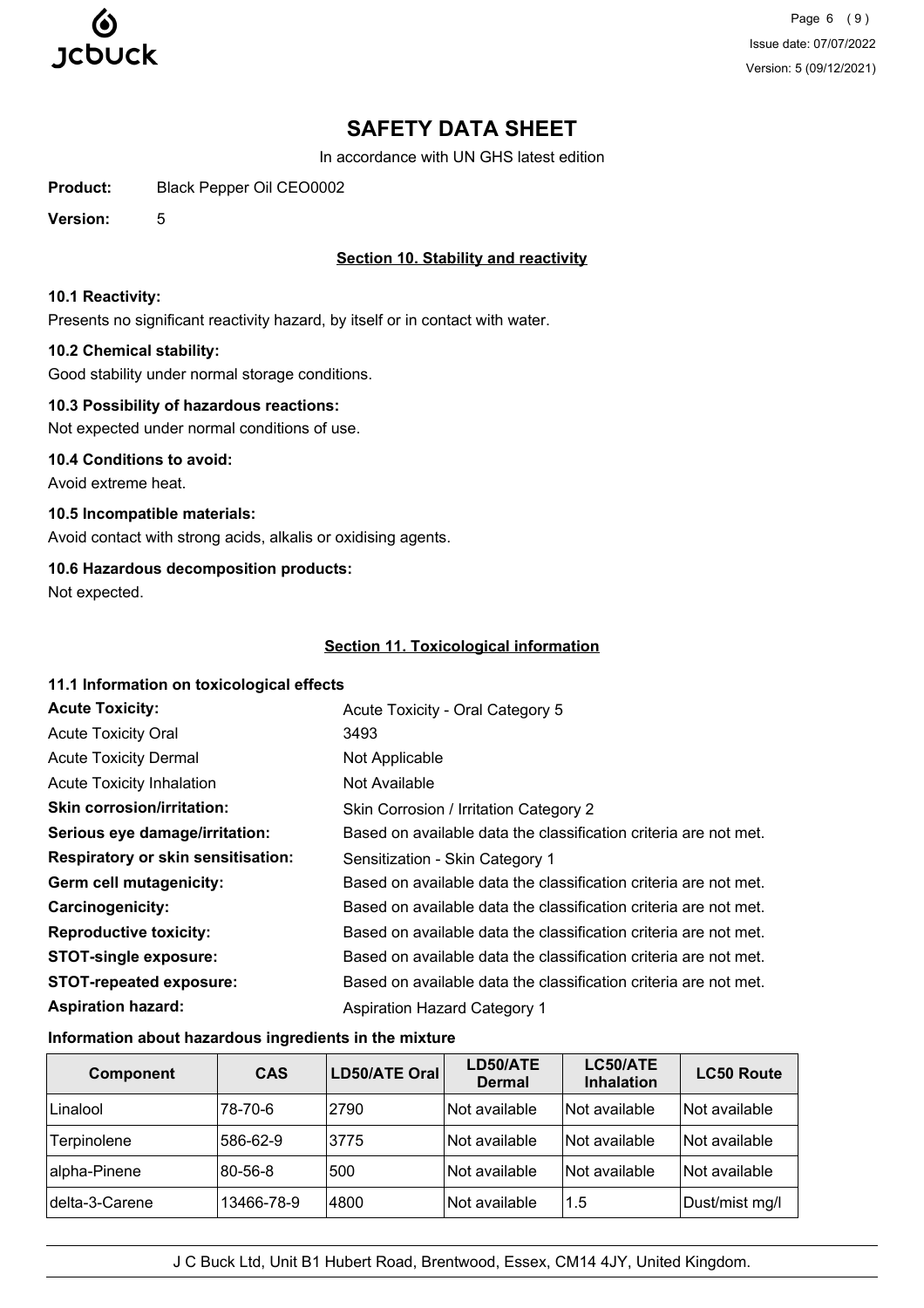

Page 7 (9) Issue date: 07/07/2022 Version: 5 (09/12/2021)

# **SAFETY DATA SHEET**

In accordance with UN GHS latest edition

**Product:** Black Pepper Oil CEO0002

**Version:** 5

Refer to Sections 2 and 3 for additional information.

## **Section 12. Ecological information**

### **12.1 Toxicity:**

Very toxic to aquatic life with long lasting effects.

**12.2 Persistence and degradability:** Not available **12.3 Bioaccumulative potential:** Not available **12.4 Mobility in soil:** Not available **12.5 Other adverse effects:** Not available

## **Section 13. Disposal considerations**

#### **13.1 Waste treatment methods:**

Dispose of in accordance with local regulations. Avoid disposing into drainage systems and into the environment. Empty containers should be taken to an approved waste handling site for recycling or disposal.

|                                       | <b>14.1 UN</b><br>number: | 14.2 UN Proper Shipping Name:                                | 14.3<br><b>Transport</b><br>hazard<br>class(es): | <b>Sub Risk:</b> | 14.4 Packing<br>Group: |
|---------------------------------------|---------------------------|--------------------------------------------------------------|--------------------------------------------------|------------------|------------------------|
| <b>UN Model</b><br><b>Regulations</b> | <b>UN1169</b>             | EXTRACTS, AROMATIC, LIQUID                                   | 3                                                |                  | Ш                      |
| <b>IMDG</b>                           | <b>UN1169</b>             | EXTRACTS, AROMATIC, LIQUID (d-<br>Limonene) MARINE POLLUTANT | 3                                                |                  | Ш                      |
| ADR, RID, ADN                         | <b>UN1169</b>             | EXTRACTS, AROMATIC, LIQUID                                   | 3                                                |                  | Ш                      |
| <b>ICAO TI</b>                        | <b>UN1169</b>             | EXTRACTS, AROMATIC, LIQUID                                   | 3                                                |                  | $\mathbf{III}$         |

## **Section 14. Transport information**

**14.5 Environmental hazards:** This is classified as an environmentally hazardous substance under the UN Model Regulations. This is classified as a Marine Pollutant under the IMDG Code.

**14.6 Special precautions for user:** None additional

**14.7 Transport in bulk according to Annex II of MARPOL73/78 and the IBC Code:** Not applicable

## **Section 15. Regulatory information**

None additional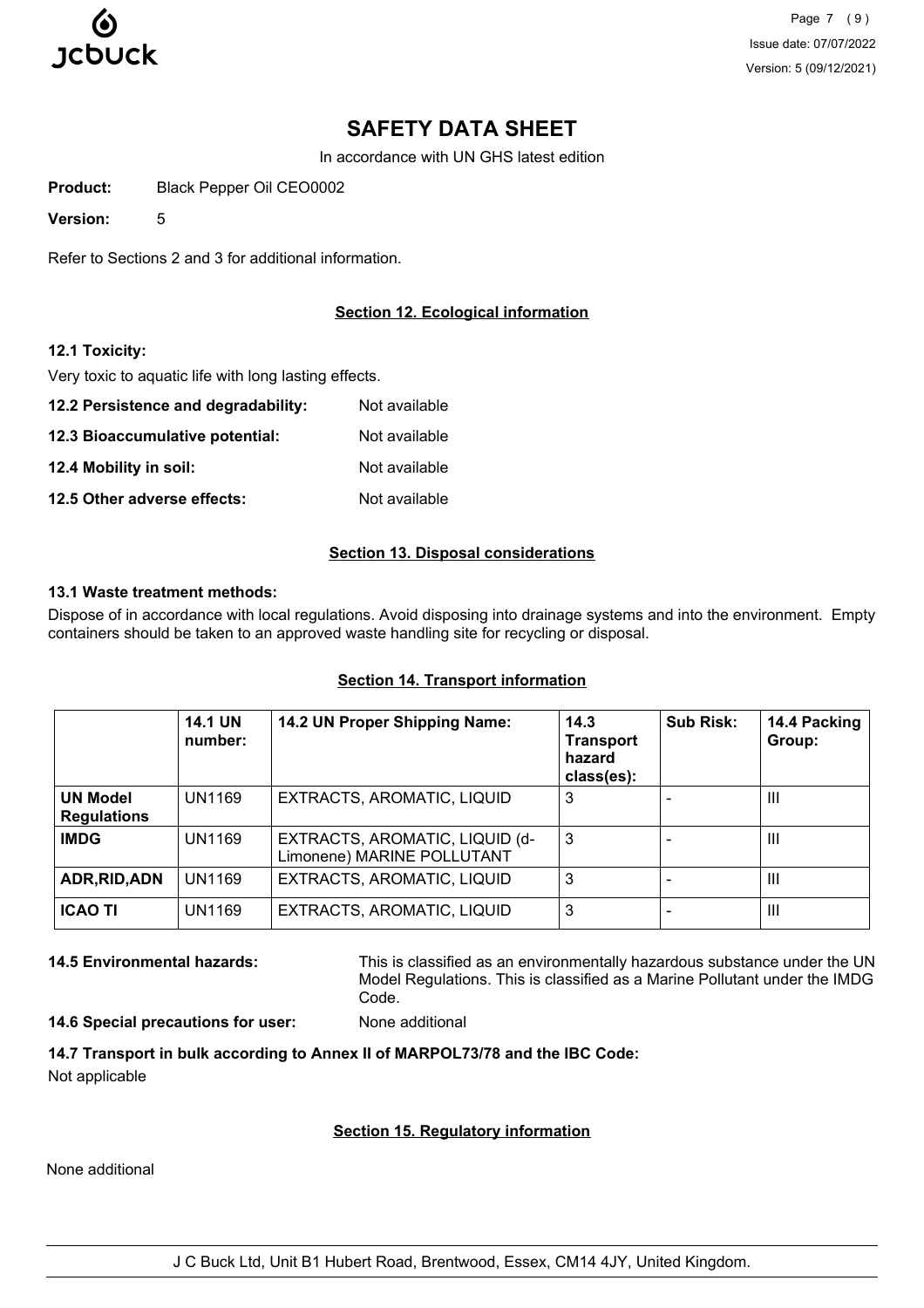

Page 8 (9) Issue date: 07/07/2022 Version: 5 (09/12/2021)

## **SAFETY DATA SHEET**

In accordance with UN GHS latest edition

| Product:        | Black Pepper Oil CEO0002 |
|-----------------|--------------------------|
| <b>Version:</b> |                          |

**Section 16. Other information**

| <b>Concentration % Limits:</b>  | EH A1=45.87% EH A2=4.59% EH A3=0.45863144% EH C1=45.87% EH<br>C2=4.59% EH C3=0.45871560% EH C4=30.30% SCI 2=17.54% SCI 3=1.<br>75% SS 1=3.57% AH 1=11.56% |
|---------------------------------|-----------------------------------------------------------------------------------------------------------------------------------------------------------|
| <b>Total Fractional Values:</b> | EH A1=2.18 EH A2=21.80 EH A3=218.04 EH C1=2.18 EH C2=21.80 EH<br>C3=218.00 EH C4=3.30 SCI 2=5.70 SCI 3=57.15 SS 1=28.00 AH 1=8.65                         |
| Key to revisions:               |                                                                                                                                                           |

GHS Workplace Exposure Limits

Hazardous Ingredients declard in a GHS Product Identifier Information about hazardous ingredients in the mixture

## **Key to abbreviations:**

| <b>Abbreviation</b> | <b>Meaning</b>                                                           |
|---------------------|--------------------------------------------------------------------------|
| Acute Tox. 4        | Acute Toxicity - Oral Category 4                                         |
| Acute Tox. 4        | Acute Toxicity - Inhalation Category 4                                   |
| Acute Tox. 5        | Acute Toxicity - Oral Category 5                                         |
| Aquatic Acute 1     | Hazardous to the Aquatic Environment - Acute Hazard Category 1           |
| Aquatic Acute 3     | Hazardous to the Aquatic Environment - Acute Hazard Category 3           |
| Aquatic Chronic 1   | Hazardous to the Aquatic Environment - Long-term Hazard Category 1       |
| Aquatic Chronic 4   | Hazardous to the Aquatic Environment - Long-term Hazard Category 4       |
| Asp. Tox 1          | <b>Aspiration Hazard Category 1</b>                                      |
| Eye Irrit. 2A       | Eye Damage / Irritation Category 2A                                      |
| Eye Irrit. 2B       | Eye Damage / Irritation Category 2B                                      |
| Flam. Liq. 3        | Flammable Liquid, Hazard Category 3                                      |
| Flam. Liq. 4        | Flammable Liquid, Hazard Category 4                                      |
| Flam. Sol. 2        | Flammable Solid, Hazard Category 2                                       |
| H226                | Flammable liquid and vapour.                                             |
| H <sub>227</sub>    | Combustible liquid.                                                      |
| H228                | Flammable solid.                                                         |
| H302                | Harmful if swallowed.                                                    |
| H303                | May be harmful if swallowed.                                             |
| H304                | May be fatal if swallowed and enters airways.                            |
| H315                | Causes skin irritation.                                                  |
| H316                | Causes mild skin irritation.                                             |
| H317                | May cause an allergic skin reaction.                                     |
| H319                | Causes serious eye irritation.                                           |
| H320                | Causes eye irritation.                                                   |
| H332                | Harmful if inhaled.                                                      |
| H402                | Harmful to aquatic life.                                                 |
| H410                | Very toxic to aquatic life with long lasting effects.                    |
| H413                | May cause long lasting harmful effects to aquatic life.                  |
| P210                | Keep away from heat, sparks, open flames and hot surfaces. - No smoking. |